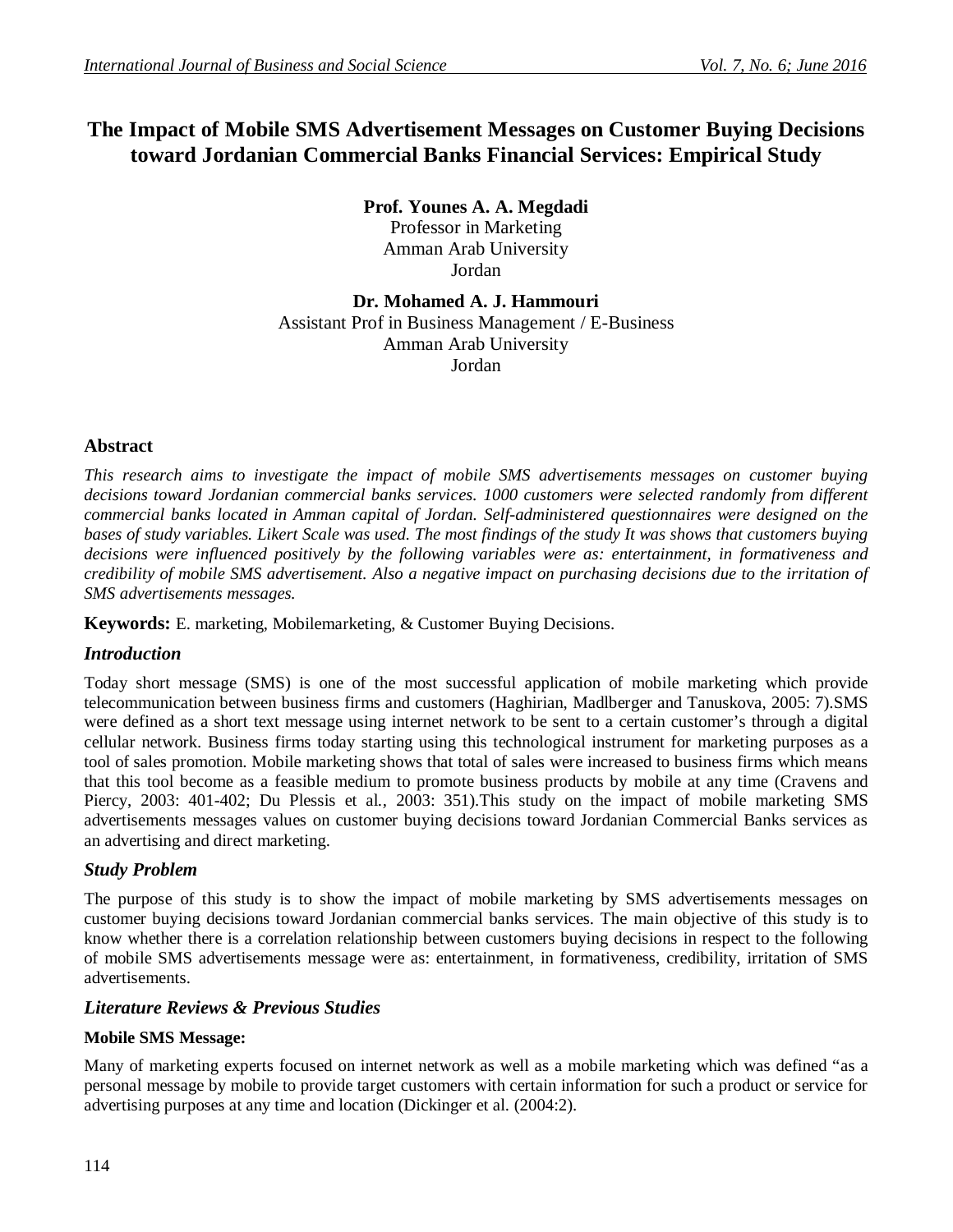SMS were defining as a brief and short text message service delivered to target customers by mobile marketing in the form of SMS message or MMS multimedia message service (Kavassalis, Spyropoulou, Drossos, Mitrokostas, Gikas and Hatzistamatiou, 2003: 56). SMS advertising has a number of benefits and values for both business firms and customers were this tool allows immediate communication with customers at all time were marketer's wish to communicate with target customer's (Tsang et al., 2004: 68). SMS advertising can help marketer in respect to the probability of advertisement can reaches the target market as customers at all times. Mobile marketing (SMS) advertising messages provide customer's of a number of benefit who use a caller network (Heinonen and Strandvik, 2002:142.).In addition to that mobile marketing (SMS) messages considered as a low cost for target customers as far as the quality and quantity of information needed to influence customer's perceptions and customer buying decisions.

#### **Entertainment**

Experts of marketing defines entertainment as "the ability of mobile SMS message that able to influence target customers in terms of message entertainment aspects which considered as a basics on the content of delivered message as well as escapism, diversion, and emotional enjoyment." (Ducoffe, 1996:23). The adopted model of Brackett and Carr (2001: 25) of customer's buying decisions towards mobile marketing SMS message in Figure 1, shows the relationship between entertainment value as a major factor affecting mobile marketing (SMS) message on customers buying decisions.

A number of researches were investigative and found that entertainment values of mobile marketing (SMS) advertisements are positively correlated to customers in respect to escapism, diversion, and emotional enjoyment." (Katz et al., 1973: 166.) Mobile marketing message entertainment should be positively evaluated and accepted by customers. The relationship between customer's perceived entertainment value and benefits of mobile marketing and customer buying decisions towards mobile marketing was tested. Previous studies found that customer's most likely of entertainment value and benefits of SMS message which has a positive impact on customer buying decisions (Bauer et al., 2005:181-192).

#### **In formativeness**

Expert of marketing defined in formativeness as "the mobile SMS advertisement message is consisting a certain information to inform prospective customers about products or services to help and to provide enough information to prospective customers to build up his buying decision for reasonable satisfaction" (Ducoffe,1996: 22). The adopted model of SMS message component and its impact on customer's buying decisions (Figure 1) shows that there is a significant relationship between customer's perceptions toward in formativeness values and customer's buying decisions(Brackett and Carr, 2001:25). A number of previous studies were used this model to illustrate customers buying decisions. In addition to that studies results shows that there is a correlation between customer's perceptions toward in formativeness of SMS advertisements and customer's buying decisions (Tsang et al., 2004: 71; Haghirian et al., 2005: 4; Brackett and Carr, 2001:30-31).

#### **Irritation**

Irritation defines as: "The time that SMS advertisements by mobile marketing were used and employed as a tactics that annoy, offend, insult, or are overly manipulative" Ducoffe (1996:23). The component of SMS message and customer buying decisions model were developed by Bracket and Carr (2001: 5). Tsang et al*.* (2004: 71) previous studies were found that there is a relationship between the irritations and customer's buying decisions towards SMS advertisements messages is negatively correlated.

#### **Credibility**

Mackenzie and Lutz (1989:51) defined Advertisement credibility as "customer's perceives claims accurate information about the product specifications, labeling, and brand to be truthful and believable. (Figure 1) shows the relationship between credibility of the SMS advertisement by mobile and consumer purchasing decisions (Bracket and Carr, 2001: 25). Previous studies shows that there is a positive correlation between SMS message credibility and customer buying decisions (Brackett and Carr, 2001:29; Tsang *e*t al., 2004: 71).

#### **Customers Buying Decisions**

Mobile SMS advertisements message values affecting customers buying decisions as a medium of communication.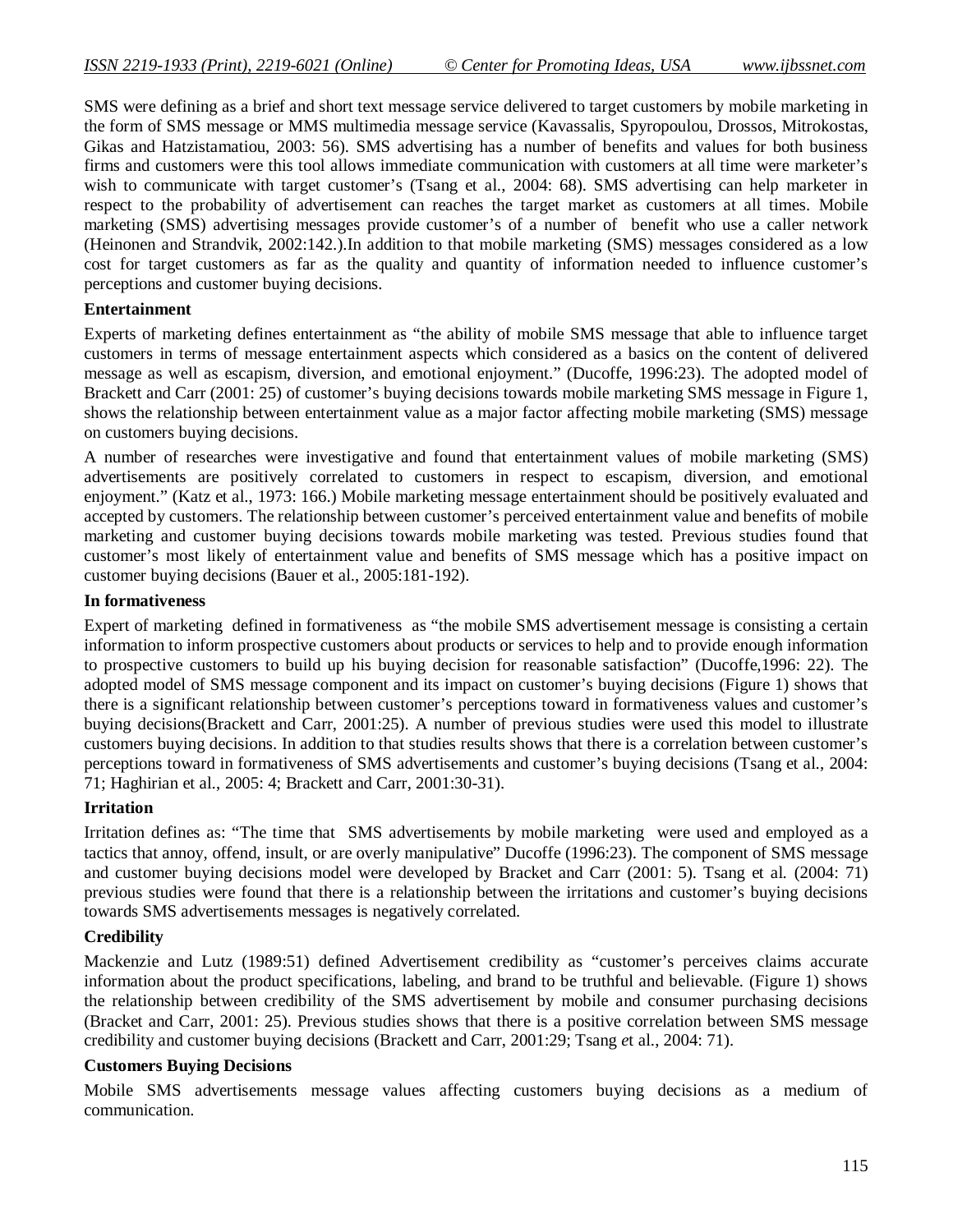The purpose of this study is to know the impact of SMS advertisement message by mobile on customer's perception and beliefs and buying decisions of the promoted financial services and brands were offered by commercial banks in Jordan. In addition to that the study aim to know the influences of SMS advertisement message on customers for producing a favorable perceptions towards the advertised financial services and giving the opportunity to commercial banks customer's a positive intention to help customers to buy advertised financial services (in Andersson and Nilsson, 2000: 18).

# **Figure 1: A Model of SMS Advertisements Message Component Affecting Customers Buying Decisions.**



**Source:** Brackett and Carr (2001:25).

Finally, the impact of mobile SMS advertisement messages on customers buying decisions toward financial services of Jordanian commercial banks were listed on the adopted model in Figure 1 (Brackett and Carr, 2001: 25). Ducoffe (1996: 29). The study model shows a number of variables were listed in Figure 1, Dependent variables as SMS message component which consist of four major variables were as entertainment, in formativeness, irritation credibility, Independent variables as customer buying decisions, and mediated variable as demographic variables such as gender, and educational level.

# **Hypotheses**

For the purpose of testing the study dependent and independent variables, a number of hypotheses were designed were as:

H1: To what extent do the customer buying decisions affected by mobile SMS entertainment,

H2: To what extent do the customer buying decisions affected by mobile SMS in formativeness,

H3: To what extent do the customer buying decisions on affected by mobile SMS irritation,

H4: To what extent do the customer buying decisions affected by mobile SMS credibility.

# **Study Methodology**

The population of this study covered all Jordanian commercial banks were 18 operating banks in Jordan. A convenient sample of 1000 of both male and female customers was selected out of the overall of commercial banks customer's. The researchers believes that customers sample can help based on their experience of receiving SMS advertisements by mobile to understand their buying decisions toward this technological medium of communication (Scharl et al., 2005: 168).

# **Measuring instrument**

Self-administered questionnaire was used and tested. The questionnaire were covered the dependent and independent variables of the study were as: Mobile SMS Advertisements variables as: entertainment, in formativeness, irritation and credibility, and customer's buying decisions variable, and a demographical variables of the study sample were been adapted were as gender, age, and educational level. The current study used a fivepoint likert-type to measure and analyzes the respondent's answers on the bases of the questionnaire variables and each item.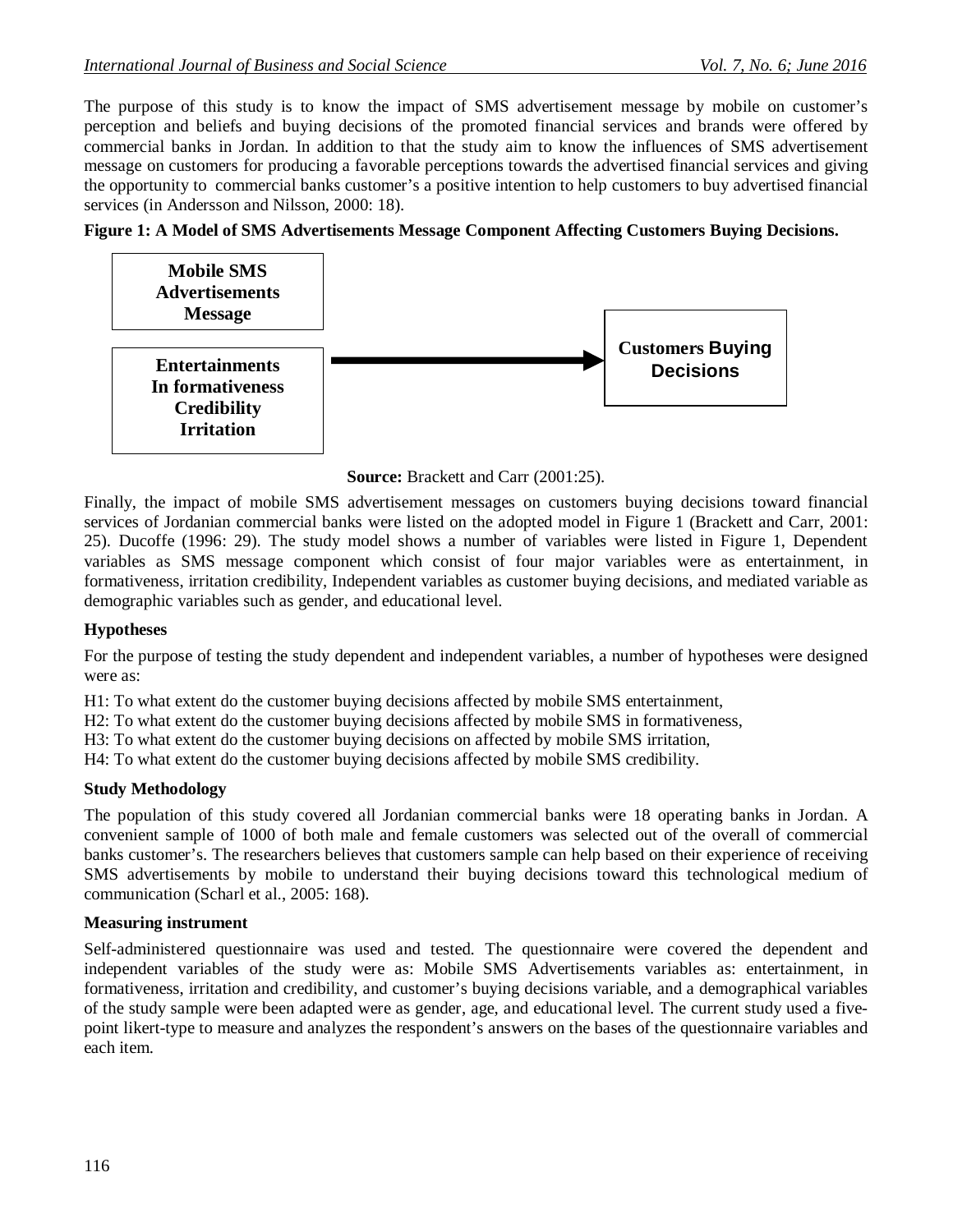| 0.89 |
|------|
| 0.87 |
| 0.83 |
| 0.81 |
| 0.84 |
| 0.85 |
|      |

# **Table 1: The result of Cronbach's alpha of dependent and independent variables:**

#### **Reliability:**

Table 1|: Shows that the result of Cronbach's Alpha test for all variables is acceptable and higher of the level of internal consistency (.70).

#### *Study Data Analysis:*

#### **1st. Sample Demographical Data:**

| rabic 2. Banipic Genuci |       |                   |  |  |
|-------------------------|-------|-------------------|--|--|
| <b>Type of Gender</b>   | Count | <b>Percentage</b> |  |  |
| Male                    | 550   | 55%               |  |  |
| Female                  | 450   | 45%               |  |  |
| Overall                 | 1000  | 100%              |  |  |

**Table 2: Sample Gender**

#### **Table 3: Sample Age**

| <b>Age</b> | Count | <b>Percentage</b> |
|------------|-------|-------------------|
| $18 - 30$  | 430   | 43%               |
| $31 - 40$  | 370   | 37%               |
| $41 - 50$  | 135   | 13.5%             |
| Above 50   | 65    | 6.5%              |
| Overall    | 1000  | 100%              |

#### **Table 4: Sample Educational Level**

| <b>Educational Level</b> | Count | Percentage |
|--------------------------|-------|------------|
| <b>High School</b>       | 36    | 3.6%       |
| Diploma Degree           | 86    | 8.6%       |
| <b>Bachelor Degree</b>   | 633   | 63.3%      |
| <b>Master Degree</b>     | 212   | 21.2%      |
| Doctorate Degree         | 25    | 2.5%       |
| Other's                  | 8     | 0.8%       |
| Overall                  | 1000  | 100%       |

# **2 nd: Study Hypothesis Test Analysis:**

(H1) There is no impact of mobile SMS advertisements messages entertainment on customer buying decisions: The correlation test aim to know whether there is a significant correlation between male and female customer's perceptions for entertainment value benefits of SMS advertisements messages on customer's buying decisions or not. Spearman's correlation test were used at level of confidence 95% and the p-value  $(p < 0.001)$  can be accepted which is less that 0.05%.

#### **H1: There is no Influence of Mobile SMS Advertisements Message Entertainment on Customer Buying Decisions:**

| F-value | value | $\sim$               | D    | D <sub>2</sub> |
|---------|-------|----------------------|------|----------------|
| л.      | ⋅.    | .512.t               | A    | R4             |
| 88.4    | 3.02  | $\mathbf{A}$<br>v.v4 | 1.96 | 0.01           |

P-value ( $p < 0.001$ )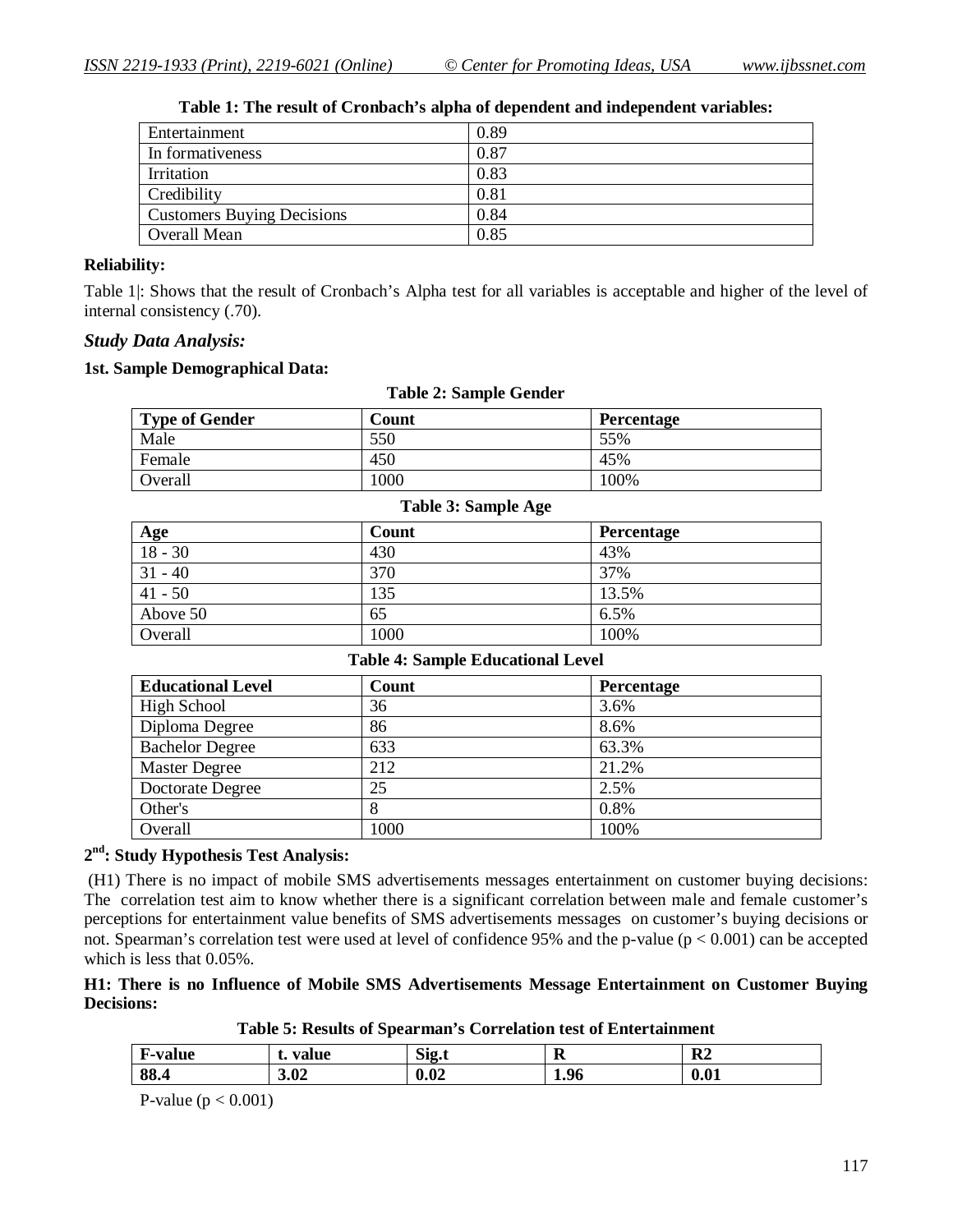Table 5: The results of the (1) hypothesis shows that the p-value ( $p < 0.001$ ) is less than 0.05 which mean that there is a significant correlation between customer perceptions toward entertainment values of mobile SMS messages and buying decisions toward the financial services were offered by Jordanian commercial banks and demanded by customers. Which mean that the hypothesis is accepted?

#### **H2: There is no Influence of Mobile SMS Advertisements Message In formativeness on Customer Buying Decisions:**

| F-value | value<br>⋅. | Sig.t | R    | R <sub>2</sub> |
|---------|-------------|-------|------|----------------|
| 88.4    | 3.01        | 0.02  | 1.96 | 0.01           |
|         |             |       |      |                |

|  |  |  | Table 6: Results of Spearman's Correlation test of in formativeness |
|--|--|--|---------------------------------------------------------------------|
|  |  |  |                                                                     |

P-value ( $p < 0.001$ )

Table 6: The results of the (H2) There is no impact of mobile SMS In formativeness on customer buying decisions. The results of Spearman's Correlation test shows that the hypothesis can be accepted were p-value (p<0.001) calculated is significant at the 0.05. Senior marketers of commercial banks in Jordan should realize the impact of SMS accurate information needed which has a great impact on buying decisions toward the financial services were offered by Jordanian commercial banks and demanded by customers.

#### **Irritation**

# **H3: There is no Influence of Mobile SMS Advertisements Message Irritation on Customer Buying Decisions:**

#### **Table 7: Results of Spearman's Correlation test of Irritation**

| <b>F-value</b><br>- 11 | value<br>ъ. | Sig.t | л    | R <sub>2</sub> |
|------------------------|-------------|-------|------|----------------|
| 88.4                   | 2.98        | 0.03  | 1.96 | 0.02           |

#### P-value ( $p < 0.001$ )

Table 7: The results of the Spearman's Correlation shows that the p-value  $(p<0.001)$  is significant at the 0,05 level and the alternative hypothesis can be accepted .Hypothesis 3 test found that a positive correlation between customer's perceptions toward irritation and customer's buying decisions toward the financial services were offered by Jordanian commercial banks and demanded by customers.

#### **H4: There is no Influence of Mobile SMS Advertisements Message Credibility on Customer Buying Decisions:**

| <b>F-value</b> | value<br>⋅. | Sig.t | R    | R <sub>2</sub> |
|----------------|-------------|-------|------|----------------|
| 88.4           | 3.00        | 0.02  | 1.96 | 0.01           |

#### **Table 8: Results of Spearman's Correlation test of Credibility Values**

P-value ( $p < 0.001$ )

Table 8: The results of the Spearman's Correlation shows that the p-value  $(p<0.001)$  calculated is significant at the level of 0.05. The hypothesis can therefore be accepted. The results shows that customer's perceptions toward credibility value of mobile SMS message is positively correlated with the customer buying decisions toward the financial services were offered by Jordanian commercial banks and demanded by customers.

# *Implications to Research and Practice*

Experts of marketing assured that mobile marketing provide target customer's many values and benefits which aim to pursue a favorable buying decisions toward the offered products and services by business firms. In addition to that mobile SMS advertisement information can help target customer to build up their own buying decisions for buying such product or service by mobile SMS .In addition to that SMS message can provide prospective customers of brief information of such a product or service were offered by building up a positive image to customers to influence their buying decisions. Marketer's should take into consideration customers responses toward irritation of mobile SMS message to ensure that messages are sent to customer on the right time. Credibility of mobile SMS advertisements shows a positive effect on customer's buying decisions of mobile SMS advertisements messages which contain specific information of such products or services.